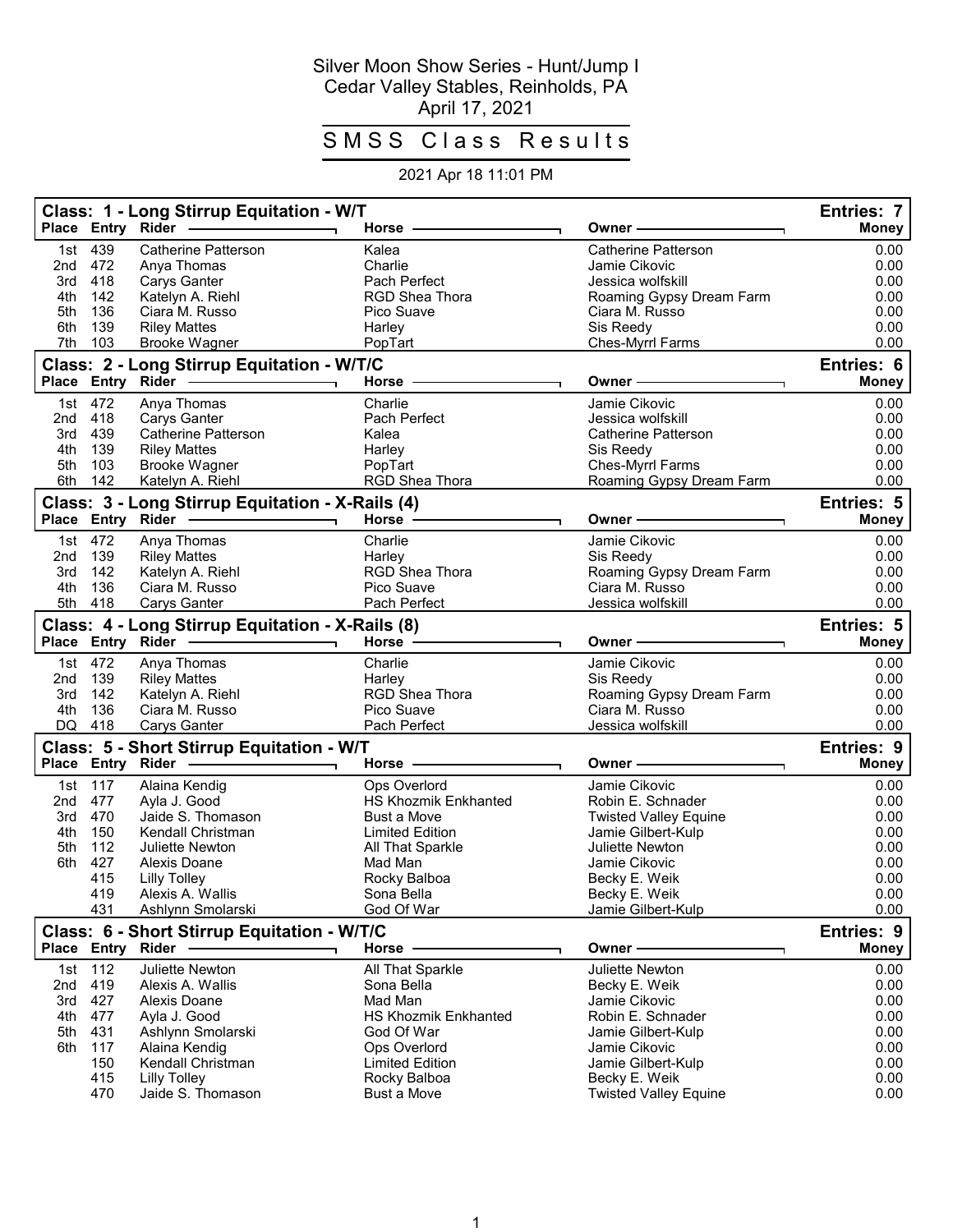|                 |                   | Class: 7 - Short Stirrup Equitation - X-Rails (4)      |                             |                              | <b>Entries: 9</b> |
|-----------------|-------------------|--------------------------------------------------------|-----------------------------|------------------------------|-------------------|
|                 | Place Entry Rider |                                                        | Horse $-$                   | Owner -                      | <b>Money</b>      |
| 1st             | 419               | Alexis A. Wallis                                       | Sona Bella                  | Becky E. Weik                | 0.00              |
| 2nd             | 415               | Lilly Tolley                                           | Rocky Balboa                | Becky E. Weik                | 0.00              |
| 3rd             | 112               | Juliette Newton                                        | All That Sparkle            | Juliette Newton              | 0.00              |
| 4th             | 470               | Jaide S. Thomason                                      | <b>Bust a Move</b>          | <b>Twisted Valley Equine</b> | 0.00              |
| 5th             | 431               | Ashlynn Smolarski                                      | God Of War                  | Jamie Gilbert-Kulp           | 0.00              |
| 6th             | 477               | Ayla J. Good                                           | <b>HS Khozmik Enkhanted</b> | Robin E. Schnader            | 0.00              |
|                 | 117               | Alaina Kendig                                          | Ops Overlord                | Jamie Cikovic                | 0.00              |
|                 | 150<br>427        | Kendall Christman                                      | <b>Limited Edition</b>      | Jamie Gilbert-Kulp           | 0.00              |
|                 |                   | Alexis Doane                                           | Mad Man                     | Jamie Cikovic                | 0.00              |
|                 |                   | Class: 8 - Short Stirrup Equitation - X-Rails (8)      |                             |                              | Entries: 9        |
|                 | Place Entry Rider |                                                        | Horse $-$                   | Owner ·                      | <b>Money</b>      |
| 1st             | 470               | Jaide S. Thomason                                      | Bust a Move                 | <b>Twisted Valley Equine</b> | 0.00              |
| 2 <sub>nd</sub> | 419               | Alexis A. Wallis                                       | Sona Bella                  | Becky E. Weik                | 0.00              |
| 3rd             | 112               | Juliette Newton                                        | All That Sparkle            | Juliette Newton              | 0.00              |
| 4th             | 477               | Ayla J. Good                                           | <b>HS Khozmik Enkhanted</b> | Robin E. Schnader            | 0.00              |
| 5th             | 415               | <b>Lilly Tolley</b>                                    | Rocky Balboa                | Becky E. Weik                | 0.00              |
| 6th             | 427               | Alexis Doane                                           | Mad Man                     | Jamie Cikovic                | 0.00              |
|                 | 117               | Alaina Kendig                                          | Ops Overlord                | Jamie Cikovic                | 0.00              |
|                 | 150               | Kendall Christman                                      | <b>Limited Edition</b>      | Jamie Gilbert-Kulp           | 0.00              |
|                 | 431               | Ashlynn Smolarski                                      | God Of War                  | Jamie Gilbert-Kulp           | 0.00              |
|                 |                   | Class: 9 - Pre-Short Stirrup Equitation - W/T          |                             |                              | <b>Entries: 7</b> |
|                 |                   | Place Entry Rider -                                    | Horse                       | Owner                        | <b>Money</b>      |
| 1st             | 150               | Kendall Christman                                      | <b>Limited Edition</b>      | Jamie Gilbert-Kulp           | 0.00              |
| 2 <sub>nd</sub> | 140               | <b>Trinity Vozzella</b>                                | Singapore Deputy            | Becky E. Weik                | 0.00              |
| 3rd             | 485               | Kelly Neustadter                                       | Splash of Color             | Jessica wolfskill            | 0.00              |
| 4th             | 458               | Norah Kraybill                                         | Happy Feet                  | Madison E. Barnett           | 0.00              |
| 5th             | 418               | Adalyn Shingle                                         | Pach Perfect                | Jessica wolfskill            | 0.00              |
| 6th             | 132               | <b>Bailey Cassel</b>                                   | Gucci Gucci Gooo            | <b>Bailey Cassel</b>         | 0.00              |
|                 | 122               | Lucy Legge                                             | <b>HS Khozmik Enkhanted</b> | <b>Cedar Valley Stables</b>  | 0.00              |
|                 |                   | Class: 10 - Pre-Short Stirrup Equitation - W/T         |                             |                              | Entries: 6        |
|                 | Place Entry Rider |                                                        | Horse ·                     | Owner -                      | <b>Money</b>      |
| 1st             | 150               | Kendall Christman                                      | <b>Limited Edition</b>      | Jamie Gilbert-Kulp           | 0.00              |
| 2 <sub>nd</sub> | 132               | <b>Bailey Cassel</b>                                   | Gucci Gucci Gooo            | <b>Bailey Cassel</b>         | 0.00              |
| 3rd             | 140               | <b>Trinity Vozzella</b>                                | Singapore Deputy            | Becky E. Weik                | 0.00              |
| 4th             | 485               | Kelly Neustadter                                       | Splash of Color             | Jessica wolfskill            | 0.00              |
| 5th             | 418               | Adalyn Shingle                                         | Pach Perfect                | Jessica wolfskill            | 0.00              |
| 6th             | 122               | Lucy Legge                                             | HS Khozmik Enkhanted        | <b>Cedar Valley Stables</b>  | 0.00              |
|                 |                   | Class: 11 - Pre-Short Stirrup Equitation - W/T/C       |                             |                              | Entries: 5        |
|                 |                   | Place Entry Rider - - -                                | Horse                       | Owner                        | <b>Money</b>      |
| 1st             | 485               | Kelly Neustadter                                       | Splash of Color             | Jessica wolfskill            | 0.00              |
| 2nd             | 418               | Adalyn Shingle                                         | Pach Perfect                | Jessica wolfskill            | 0.00              |
| 3rd             | 132               | <b>Bailey Cassel</b>                                   | Gucci Gucci Gooo            | <b>Bailey Cassel</b>         | 0.00              |
| 4th             | 140               | <b>Trinity Vozzella</b>                                | Singapore Deputy            | Becky E. Weik                | 0.00              |
| 5th             | 150               | Kendall Christman                                      | <b>Limited Edition</b>      | Jamie Gilbert-Kulp           | 0.00              |
|                 |                   | Class: 12 - Pre-Short Stirrup Equitation - X-Rails (2) |                             |                              | Entries: 5        |
|                 | Place Entry       | Rider                                                  | Horse                       | Owner                        | <b>Money</b>      |
|                 |                   |                                                        |                             |                              |                   |
| 1st             | 150               | Kendall Christman                                      | <b>Limited Edition</b>      | Jamie Gilbert-Kulp           | 0.00              |
| 2nd             | 140               | <b>Trinity Vozzella</b>                                | Singapore Deputy            | Becky E. Weik                | 0.00              |
| 3rd             | 132               | <b>Bailey Cassel</b>                                   | Gucci Gucci Gooo            | <b>Bailey Cassel</b>         | 0.00              |
| 4th             | 418               | Adalyn Shingle                                         | Pach Perfect                | Jessica wolfskill            | 0.00              |
| DQ              | 485               | Kelly Neustadter                                       | Splash of Color             | Jessica wolfskill            | 0.00              |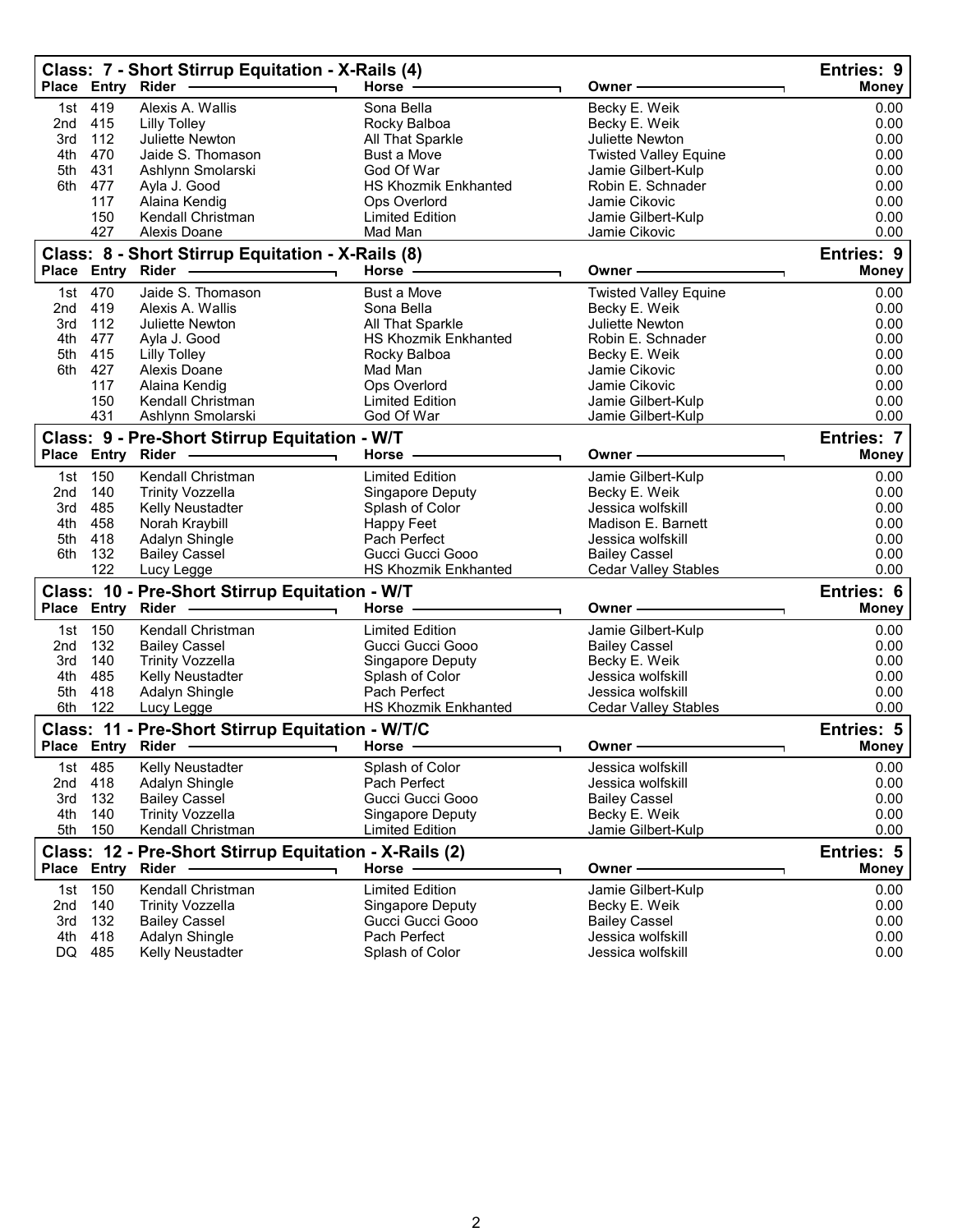|            | Place Entry Rider | Class: 13 - Leadline - Walk           | Horse                                  | Owner -                                            | Entries: 13<br><b>Money</b> |
|------------|-------------------|---------------------------------------|----------------------------------------|----------------------------------------------------|-----------------------------|
| 1st        | 146               | Lydia Tuck                            | <b>Flat Stanley</b>                    | Madison E. Barnett                                 | 0.00                        |
| 1st        | 114               | Jack Zuidema                          | Sizzle                                 | Madison E. Barnett                                 | 0.00                        |
| 2nd        | 458               | Saoirse Taylor                        | <b>Happy Feet</b>                      | Madison E. Barnett                                 | 0.00                        |
| 2nd        | 118               | Savanna Good                          | Ops Overlord                           | Jamie Cikovic                                      | 0.00                        |
| 3rd        | 171               | Caden                                 | Patch Perfect                          | Cary Ganter                                        | 0.00                        |
| 3rd        | 426               | Norah Kraybill                        | Mr. Blue Sky                           | Madison E. Barnett                                 | 0.00                        |
| 4th        | 485               | <b>Weaver Smuel</b>                   | Splash of Color                        | Jessica wolfskill                                  | 0.00                        |
| 4th        | 111               | Kinley Fischer                        | All That Sparkle                       | Larissa M. Ott                                     | 0.00                        |
| 5th        | 431               | Hope Konnick                          | God Of War                             | Jamie Gilbert-Kulp                                 | 0.00                        |
| 5th        | 149               | Julia Zentner                         | <b>Sweet Annie</b>                     | Jamie Cikovic                                      | 0.00                        |
| 6th        | 122               | Lucy Legge                            | <b>HS Khozmik Enkhanted</b>            |                                                    | 0.00                        |
| 6th        | 133               | Sonny D. Richardson                   | Edum-Up                                | <b>Cedar Valley Stables</b><br>Sonny D. Richardson | 0.00                        |
| 7th        | 1500              | Alexandra Perez                       | <b>Limited Edition</b>                 | Jamie Gilbert-Kulp                                 | 0.00                        |
|            |                   |                                       |                                        |                                                    |                             |
|            |                   | Class: 14 - Leadline - Walk off Lead  |                                        |                                                    | Entries: 13                 |
|            | Place Entry Rider |                                       | Horse                                  | Owner                                              | <b>Money</b>                |
| 1st        | 146               | Lydia Tuck                            | <b>Flat Stanley</b>                    | Madison E. Barnett                                 | 0.00                        |
| 1st        | 458               | Saoirse Taylor                        | Happy Feet                             | Madison E. Barnett                                 | 0.00                        |
| 2nd        | 426               | Norah Kraybill                        | Mr. Blue Sky                           | Madison E. Barnett                                 | 0.00                        |
| 2nd        | 114               | Jack Zuidema                          | Sizzle                                 | Madison E. Barnett                                 | 0.00                        |
| 3rd        | 118               | Savanna Good                          | Ops Overlord                           | Jamie Cikovic                                      | 0.00                        |
| 3rd        | 431               | Hope Konnick                          | God Of War                             | Jamie Gilbert-Kulp                                 | 0.00                        |
| 4th        | 111               | Kinley Fischer                        | All That Sparkle                       | Larissa M. Ott                                     | 0.00                        |
| 4th        | 171               | Caden                                 | Patch Perfect                          | Cary Ganter                                        | 0.00                        |
| 5th        | 133               | Sonny D. Richardson                   | Edum-Up                                | Sonny D. Richardson                                | 0.00                        |
| 5th        | 149               | Julia Zentner                         | <b>Sweet Annie</b>                     | Jamie Cikovic                                      | 0.00                        |
| 6th        | 485               | <b>Weaver Smuel</b>                   | Splash of Color                        | Jessica wolfskill                                  | 0.00                        |
| 6th        | 1500              | Alexandra Perez                       | <b>Limited Edition</b>                 | Jamie Gilbert-Kulp                                 | 0.00                        |
| 7th        | 122               | Lucy Legge                            | <b>HS Khozmik Enkhanted</b>            | <b>Cedar Valley Stables</b>                        | 0.00                        |
|            |                   | Class: 15 - Leadline - W/T            |                                        |                                                    | Entries: 14                 |
|            |                   | Place Entry Rider                     | Horse                                  | Owner                                              |                             |
|            |                   |                                       |                                        |                                                    |                             |
|            |                   |                                       |                                        |                                                    | <b>Money</b>                |
| 1st        | 118               | Savanna Good                          | Ops Overlord                           | Jamie Cikovic                                      | 0.00                        |
| 1st        | 114               | Jack Zuidema                          | Sizzle                                 | Madison E. Barnett                                 | 0.00                        |
| 2nd        | 426               | Norah Kraybill                        | Mr. Blue Sky                           | Madison E. Barnett                                 | 0.00                        |
| 2nd        | 431               | Hope Konnick                          | God Of War                             | Jamie Gilbert-Kulp                                 | 0.00                        |
| 3rd        | 146               | Lydia Tuck                            | <b>Flat Stanley</b>                    | Madison E. Barnett                                 | 0.00                        |
| 3rd        | 1500              | Alexandra Perez                       | <b>Limited Edition</b>                 | Jamie Gilbert-Kulp                                 | 0.00                        |
| 4th        | 149               | Julia Zentner                         | <b>Sweet Annie</b>                     | Jamie Cikovic                                      | 0.00                        |
| 4th        | 147               | Pamela C. Iswalt                      | Cupcake                                | MBP EQUESTRIAN LLC                                 | 0.00                        |
| 5th        | 111               | Kinley Fischer                        | All That Sparkle                       | Larissa M. Ott                                     | 0.00                        |
| 5th        | 458               | Saoirse Taylor                        | <b>Happy Feet</b>                      | Madison E. Barnett                                 | 0.00                        |
| 6th        | 485               | Weaver Smuel                          | Splash of Color                        | Jessica wolfskill                                  | 0.00                        |
| 6th        | 122               | Lucy Legge                            | <b>HS Khozmik Enkhanted</b>            | <b>Cedar Valley Stables</b>                        | 0.00                        |
| 7th        | 171               | Caden                                 | Patch Perfect                          | Cary Ganter                                        | 0.00                        |
| 7th        | 133               | Sonny D. Richardson                   | Edum-Up                                | Sonny D. Richardson                                | 0.00                        |
|            |                   | Class: 16 - Leadline - Walk Poles (2) |                                        |                                                    | Entries: 14                 |
|            | Place Entry Rider |                                       | Horse                                  | Owner -                                            | Money                       |
| 1st        | 147               | Pamela C. Iswalt                      | Cupcake                                | MBP EQUESTRIAN LLC                                 | 0.00                        |
| 1st        | 431               | Hope Konnick                          | God Of War                             | Jamie Gilbert-Kulp                                 | 0.00                        |
| 2nd        | 118               | Savanna Good                          | Ops Overlord                           | Jamie Cikovic                                      | 0.00                        |
| 2nd        | 426               | Norah Kraybill                        | Mr. Blue Sky                           | Madison E. Barnett                                 | 0.00                        |
| 3rd        | 146               | Lydia Tuck                            | <b>Flat Stanley</b>                    | Madison E. Barnett                                 | 0.00                        |
| 3rd        | 114               | Jack Zuidema                          | Sizzle                                 | Madison E. Barnett                                 | 0.00                        |
| 4th        | 171               | Caden                                 | Patch Perfect                          | Cary Ganter                                        | 0.00                        |
| 4th        | 122               | Lucy Legge                            | <b>HS Khozmik Enkhanted</b>            | <b>Cedar Valley Stables</b>                        | 0.00                        |
| 5th        | 485               | <b>Weaver Smuel</b>                   | Splash of Color                        | Jessica wolfskill                                  | 0.00                        |
| 5th        | 1500              | Alexandra Perez                       | <b>Limited Edition</b>                 |                                                    |                             |
| 6th        |                   |                                       |                                        | Jamie Gilbert-Kulp<br>Madison E. Barnett           | 0.00                        |
| 6th        | 458               | Saoirse Taylor                        | Happy Feet                             |                                                    | 0.00                        |
|            | 133               | Sonny D. Richardson                   | Edum-Up                                | Sonny D. Richardson                                | 0.00                        |
| 7th<br>7th | 149<br>111        | Julia Zentner<br>Kinley Fischer       | <b>Sweet Annie</b><br>All That Sparkle | Jamie Cikovic<br>Larissa M. Ott                    | 0.00<br>0.00                |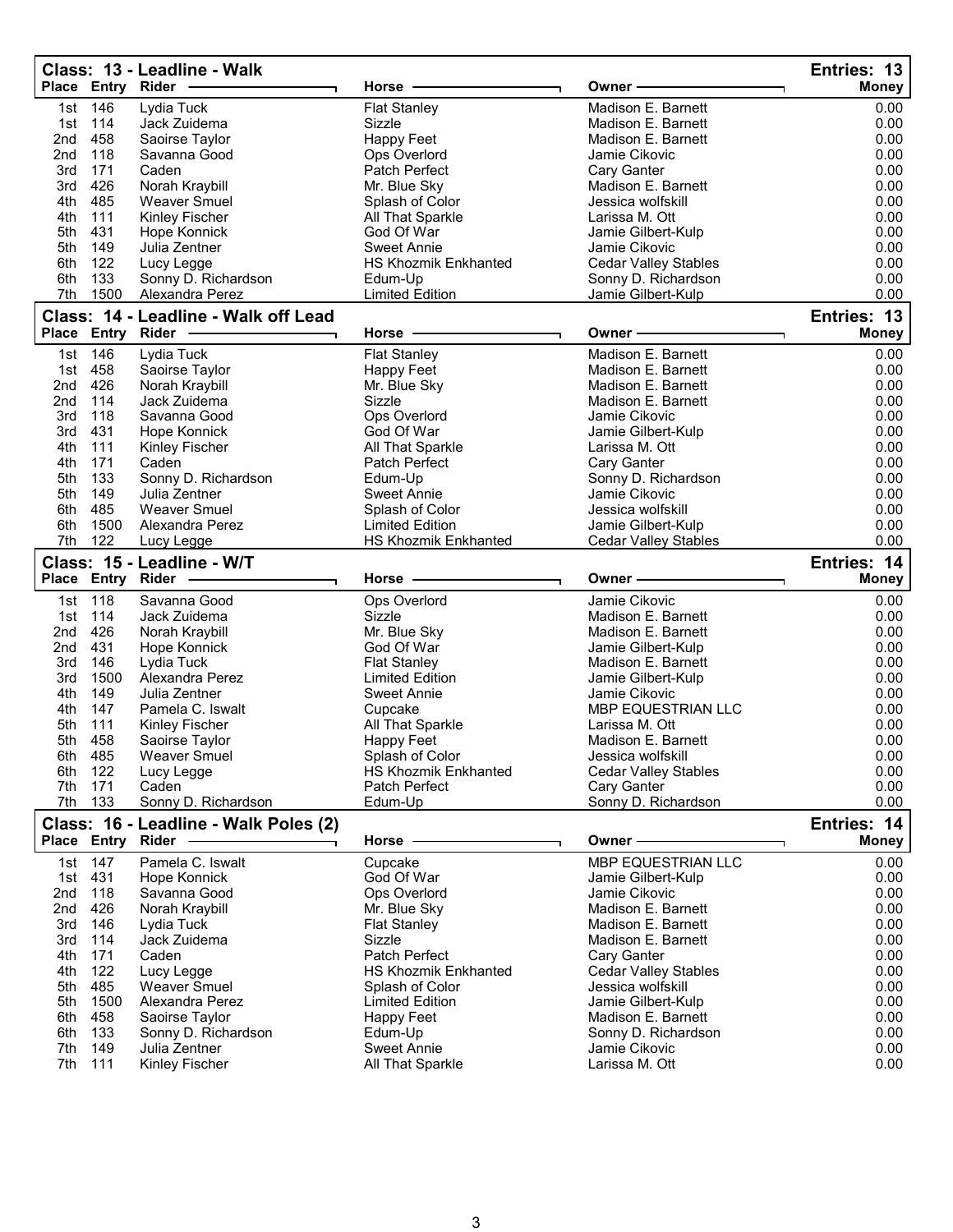|              |            | Class: 17 - Crossrail Hunter - W/T                         |                                                    |                                                 | Entries: 10                |
|--------------|------------|------------------------------------------------------------|----------------------------------------------------|-------------------------------------------------|----------------------------|
|              |            | Place Entry Horse -                                        | Owner                                              | Rider                                           | <b>Money</b>               |
| 1st          | 109        | Serrano                                                    | <b>Cheryl Amaral</b>                               | Julianna Hennessy                               | 0.00                       |
| 2nd          | 143        | <b>Jus Breathe</b>                                         | Carmen Marra                                       | Carmen Marra                                    | 0.00                       |
| 3rd          | 478        | Ruby Tuesday LF                                            | 5542110 Melissa M. Pulliam                         | 5456009 Melissa M. Pulliam                      | 0.00<br>5456009            |
| 4th<br>5th   | 485<br>463 | Splash of Color<br>Perfect Ice                             | Jessica wolfskill<br>Jamie Cikovic                 | Maegyn MacLean<br><b>Callie Davis</b>           | 0.00<br>0.00               |
| 6th          | 120        | Dark Knight                                                | Megan Hennessy                                     | Carissa Fontana                                 | 0.00                       |
|              | 107        | D-Weis Destiny                                             | Jade Menkes                                        | Jade Menkes                                     | 0.00                       |
|              | 131        | My Boy Buck                                                | <b>Bailey Cassel</b>                               | <b>Bailey Cassel</b>                            | 0.00                       |
|              | 134        | Camera Ready                                               | Becca A. Gibson                                    | Becca A. Gibson                                 | 0.00                       |
|              | 136        | Pico Suave                                                 | Ciara M. Russo                                     | Ciara M. Russo                                  | 0.00                       |
|              | 142        | <b>RGD Shea Thora</b>                                      | Roaming Gypsy Dream Farm                           | Katelyn A. Riehl                                | 0.00                       |
|              | 439        | Kalea                                                      | <b>Catherine Patterson</b>                         | <b>Catherine Patterson</b>                      | 0.00                       |
| <b>Place</b> |            | Class: 18 - Crossrail Hunter - W/T/C<br><b>Entry Horse</b> | Owner -                                            | Rider                                           | <b>Entries: 9</b><br>Money |
|              |            |                                                            |                                                    |                                                 |                            |
| 1st<br>2nd   | 109<br>478 | Serrano<br>Ruby Tuesday LF                                 | <b>Cheryl Amaral</b><br>5542110 Melissa M. Pulliam | Julianna Hennessy<br>5456009 Melissa M. Pulliam | 0.00<br>0.00<br>5456009    |
| 3rd          | 143        | Jus Breathe                                                | Carmen Marra                                       | Carmen Marra                                    | 0.00                       |
| 4th          | 107        | D-Weis Destiny                                             | Jade Menkes                                        | Jade Menkes                                     | 0.00                       |
| 5th          | 120        | Dark Knight                                                | Megan Hennessy                                     | Carissa Fontana                                 | 0.00                       |
| 6th          | 463        | Perfect Ice                                                | Jamie Cikovic                                      | <b>Callie Davis</b>                             | 0.00                       |
|              | 131        | My Boy Buck                                                | <b>Bailey Cassel</b>                               | <b>Bailey Cassel</b>                            | 0.00                       |
|              | 439        | Kalea                                                      | <b>Catherine Patterson</b>                         | <b>Catherine Patterson</b>                      | 0.00                       |
|              | 485        | Splash of Color                                            | Jessica wolfskill                                  | Maegyn MacLean                                  | 0.00                       |
|              |            | Class: 19 - Crossrail Hunter - X-Rails (4)                 |                                                    |                                                 | Entries: 10                |
|              |            | Place Entry Horse                                          | <b>Owner</b>                                       | Rider                                           | <b>Money</b>               |
| 1st          | 478        | Ruby Tuesday LF                                            | 5542110 Melissa M. Pulliam                         | 5456009 Melissa M. Pulliam                      | 5456009<br>0.00            |
| 2nd          | 120        | Dark Knight                                                | Megan Hennessy                                     | Carissa Fontana                                 | 0.00                       |
| 3rd          | 107        | D-Weis Destiny                                             | Jade Menkes                                        | Jade Menkes                                     | 0.00                       |
| 4th          | 131        | My Boy Buck                                                | <b>Bailey Cassel</b>                               | <b>Bailey Cassel</b>                            | 0.00                       |
| 5th<br>6th   | 143<br>142 | Jus Breathe<br>RGD Shea Thora                              | Carmen Marra<br>Roaming Gypsy Dream Farm           | Carmen Marra<br>Katelyn A. Riehl                | 0.00<br>0.00               |
|              | 109        | Serrano                                                    | Cheryl Amaral                                      | Julianna Hennessy                               | 0.00                       |
|              | 136        | Pico Suave                                                 | Ciara M. Russo                                     | Ciara M. Russo                                  | 0.00                       |
|              | 463        | Perfect Ice                                                | Jamie Cikovic                                      | <b>Callie Davis</b>                             | 0.00                       |
|              | 485        | Splash of Color                                            | Jessica wolfskill                                  | Maegyn MacLean                                  | 0.00                       |
|              |            | Class: 20 - Crossrail Hunter - X-Rails (8)                 |                                                    |                                                 | Entries: 10                |
|              |            | Place Entry Horse                                          | Owner                                              | Rider                                           | <b>Money</b>               |
| 1st.         | 478        | Ruby Tuesday LF                                            | 5542110 Melissa M. Pulliam                         | 5456009 Melissa M. Pulliam                      | 5456009<br>0.00            |
| 2nd          | 143        | Jus Breathe                                                | Carmen Marra                                       | Carmen Marra                                    | 0.00                       |
| 3rd          | 107        | D-Weis Destiny                                             | Jade Menkes                                        | Jade Menkes                                     | 0.00                       |
| 4th          | 131        | My Boy Buck                                                | <b>Bailey Cassel</b>                               | <b>Bailey Cassel</b>                            | 0.00                       |
| 5th<br>6th   | 136<br>485 | Pico Suave<br>Splash of Color                              | Ciara M. Russo<br>Jessica wolfskill                | Ciara M. Russo                                  | 0.00<br>0.00               |
|              | 109        | Serrano                                                    | <b>Cheryl Amaral</b>                               | Maegyn MacLean<br>Julianna Hennessy             | 0.00                       |
|              | 120        | Dark Knight                                                | Megan Hennessy                                     | Carissa Fontana                                 | 0.00                       |
|              | 142        | RGD Shea Thora                                             | Roaming Gypsy Dream Farm                           | Katelyn A. Riehl                                | 0.00                       |
|              | 463        | Perfect Ice                                                | Jamie Cikovic                                      | Callie Davis                                    | 0.00                       |
|              |            | Class: 21 - Walk-Trot - Pleasure                           |                                                    |                                                 | Entries: 5                 |
| Place        |            | <b>Entry Horse</b>                                         | Owner -                                            | Rider                                           | <b>Money</b>               |
| 1st          | 456        | A Christmas Wish                                           | Jessica wolfskill                                  | Adalyn Shingle                                  | 0.00                       |
| 2nd          | 480        | Sona Bella                                                 | Becky Weik                                         | Lainey O. McAllister                            | 0.00                       |
| 3rd          | 457        | All that Sparkle                                           | Larissa Fischer                                    | <b>Hannah Rhoads</b>                            | 0.00                       |
| 4th          | 146        | <b>Flat Stanley</b>                                        | Madison E. Barnett                                 | Evne Estrada                                    | 0.00                       |
| 5th          | 147        | Cupcake                                                    | MBP EQUESTRIAN LLC                                 | Pamela C. Iswalt                                | 0.00                       |
|              |            | Class: 22 - Walk-Trot - Equitation                         |                                                    |                                                 | Entries: 5                 |
|              |            | Place Entry Horse                                          | Owner⊹                                             | Rider                                           | <b>Money</b>               |
| 1st          | 456        | A Christmas Wish                                           | Jessica wolfskill                                  | Adalyn Shingle                                  | 0.00                       |
| 2nd          | 147        | Cupcake                                                    | MBP EQUESTRIAN LLC                                 | Pamela C. Iswalt                                | 0.00                       |
| 3rd<br>4th   | 146<br>480 | <b>Flat Stanley</b><br>Sona Bella                          | Madison E. Barnett<br>Becky Weik                   | Evne Estrada<br>Lainey O. McAllister            | 0.00<br>0.00               |
| 5th          | 457        | All that Sparkle                                           | Larissa Fischer                                    | Hannah Rhoads                                   | 0.00                       |
|              |            |                                                            |                                                    |                                                 |                            |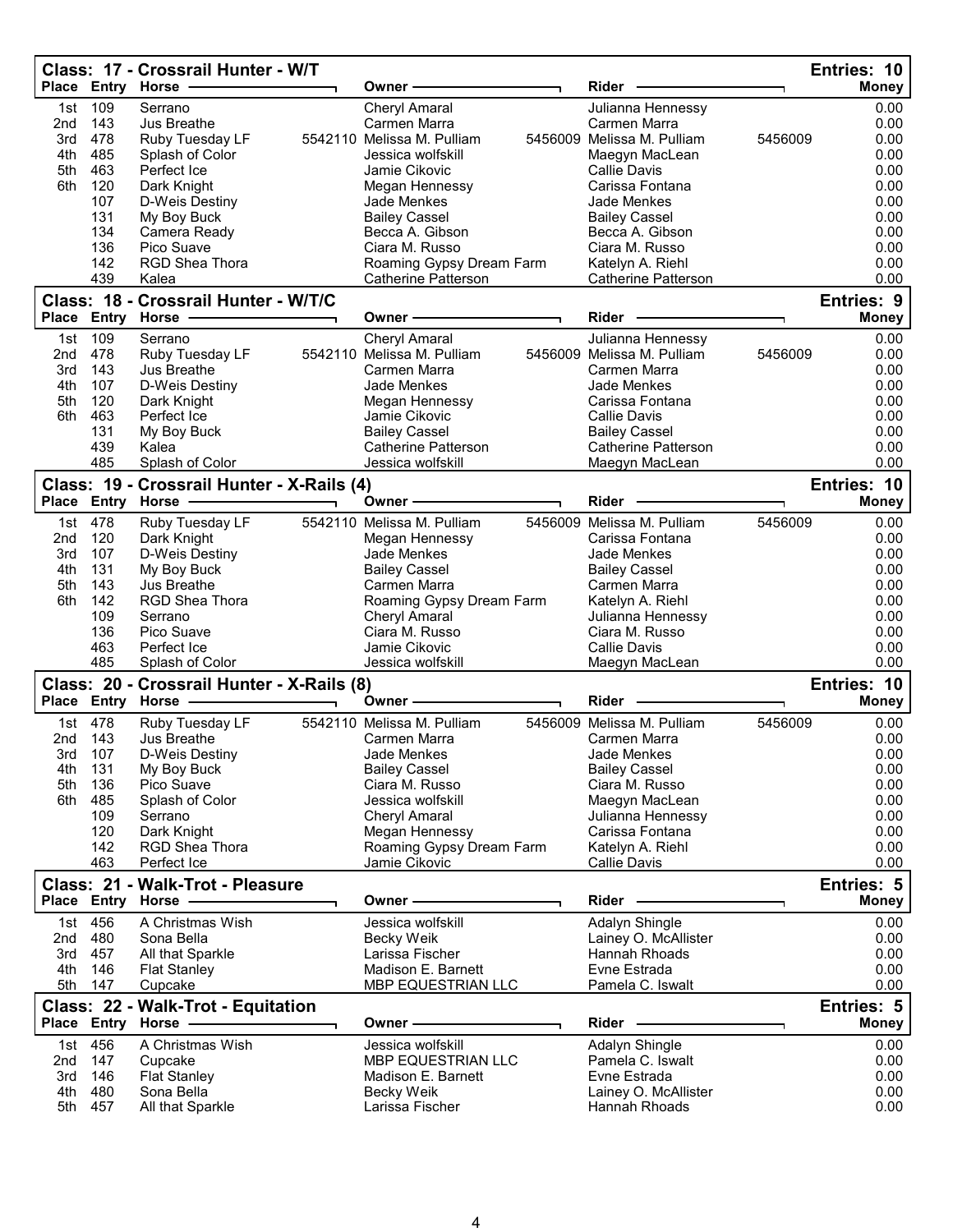|              |                    | Class: 23 - Walk-Trot - Pleasure                                      |                                          | Rider -                                     |         | <b>Entries: 5</b>                 |
|--------------|--------------------|-----------------------------------------------------------------------|------------------------------------------|---------------------------------------------|---------|-----------------------------------|
|              |                    | Place Entry Horse                                                     | Owner -                                  |                                             |         | <b>Money</b>                      |
|              | 1st 456<br>2nd 480 | A Christmas Wish<br>Sona Bella                                        | Jessica wolfskill<br>Becky Weik          | Adalyn Shingle<br>Lainey O. McAllister      |         | 0.00<br>0.00                      |
| 3rd          | 457                | All that Sparkle                                                      | Larissa Fischer                          | Hannah Rhoads                               |         | 0.00                              |
| 4th          | 147                | Cupcake                                                               | MBP EQUESTRIAN LLC                       | Pamela C. Iswalt                            |         | 0.00                              |
| 5th          | 146                | <b>Flat Stanley</b>                                                   | Madison E. Barnett                       | Evne Estrada                                |         | 0.00                              |
|              |                    | Class: 24 - Walk-Trot - Equitation<br>Place Entry Horse -             | Owner –                                  | Rider -                                     |         | Entries: 4<br><b>Money</b>        |
|              | 1st 480            | Sona Bella                                                            | Becky Weik                               | Lainey O. McAllister                        |         | 0.00                              |
|              | 2nd 456            | A Christmas Wish                                                      | Jessica wolfskill                        | Adalyn Shingle                              |         | 0.00                              |
|              | 3rd 457            | All that Sparkle                                                      | Larissa Fischer                          | Hannah Rhoads                               |         | 0.00                              |
| 4th          | 147                | Cupcake                                                               | MBP EQUESTRIAN LLC                       | Pamela C. Iswalt                            |         | 0.00                              |
|              |                    | <b>Class: 25 - Crossrail Equitation Medal</b>                         |                                          |                                             |         | Entries: 3                        |
|              |                    |                                                                       | Horse $-$                                | Owner –                                     |         | <b>Money</b>                      |
|              | 1st 431            | Ashlynn Smolarski                                                     | God Of War                               | Jamie Gilbert-Kulp                          |         | 0.00                              |
| 2nd 478      | 3rd 463            | Melissa M. Pulliam<br><b>Callie Davis</b>                             | 5456009 Ruby Tuesday LF<br>Perfect Ice   | 5542110 Melissa M. Pulliam<br>Jamie Cikovic | 5456009 | 0.00<br>0.00                      |
|              |                    |                                                                       |                                          |                                             |         | Entries: 4                        |
|              |                    | Class: 26 - Beginner Rider - W/T<br>Place Entry Rider -               | Horse $-$                                | Owner –                                     |         | <b>Money</b>                      |
|              | 1st 439            | <b>Catherine Patterson</b>                                            | Kalea                                    | <b>Catherine Patterson</b>                  |         | 0.00                              |
|              | 2nd 453            | Julia May                                                             | Remain silent                            | Becky E. Weik                               |         | 0.00                              |
| 3rd          | 113                | Elita Bogdanova                                                       | Big Ben                                  | <b>MBP EQUESTRIAN LLC</b>                   |         | 0.00                              |
| 4th          | 134                | Becca A. Gibson                                                       | Camera Ready                             | Becca A. Gibson                             |         | 0.00                              |
|              |                    | Class: 27 - Beginner Rider - W/T/C<br>Place Entry Rider ------------- | Horse -                                  | Owner-                                      |         | Entries: 3<br><b>Money</b>        |
|              | 1st 453            | Julia May                                                             | Remain silent                            |                                             |         | 0.00                              |
| 2nd          | 113                | Elita Bogdanova                                                       | Big Ben                                  | Becky E. Weik<br>MBP EQUESTRIAN LLC         |         | 0.00                              |
|              | 3rd 439            | <b>Catherine Patterson</b>                                            | Kalea                                    | <b>Catherine Patterson</b>                  |         | 0.00                              |
|              |                    |                                                                       |                                          |                                             |         |                                   |
|              |                    | Class: 28 - Beginner Rider - X-Rails (4)                              |                                          |                                             |         | <b>Entries: 2</b>                 |
|              |                    |                                                                       |                                          |                                             |         | <b>Money</b>                      |
|              | 1st 453<br>2nd 113 | Julia May<br>Elita Bogdanova                                          | Remain silent<br>Big Ben                 | Becky E. Weik<br>MBP EQUESTRIAN LLC         |         | 0.00<br>0.00                      |
|              |                    |                                                                       |                                          |                                             |         |                                   |
|              |                    | Class: 29 - Beginner Rider - X-Rails (8)<br>Place Entry Rider -<br>┑. | Horse $-$                                | Owner —                                     |         | <b>Entries: 2</b><br><b>Money</b> |
|              | 1st 453            |                                                                       | Remain silent                            |                                             |         | 0.00                              |
| 2nd          | 113                | Julia May<br>Elita Bogdanova                                          | Big Ben                                  | Becky E. Weik<br>MBP EQUESTRIAN LLC         |         | 0.00                              |
|              |                    | Class: 30 - Green Hunter - O/F                                        |                                          |                                             |         | <b>Entries: 9</b>                 |
| <b>Place</b> | Entry              | Horse                                                                 | Owner                                    | Rider                                       |         | Money                             |
| 1st          | 135                | Prosperity Run                                                        | Rebecca Weik                             | Christina Bozhko                            |         | 0.00                              |
| 2nd          | 474                | <b>Highly Classified</b>                                              | Gabrielle Nguyen                         | Gabrielle Nguyen                            |         | 0.00                              |
| 3rd          | 104                | Math Major                                                            | Becky E. Weik                            | Alyssa Tucci                                |         | 0.00                              |
| 4th          | 110                | Big Bang                                                              | <b>Creekside Stables</b>                 | Reagan Bright                               |         | 0.00                              |
| 5th          | 469                | Romance in Savannah<br>D-Weis Destiny                                 | Robin Schnader<br><b>Jade Menkes</b>     | Stephanie Krzak                             |         | 0.00                              |
| 6th          | 107<br>123         | <b>Island Star</b>                                                    | Heidi Douts                              | Jade Menkes<br>Katherine Stover             |         | 0.00<br>0.00                      |
|              | 426                | Mr. Blue Sky                                                          | Madison E. Barnett                       | Madison E. Barnett                          |         | 0.00                              |
|              | 479                | Devastator                                                            | Chloe L. Costello                        | Chloe L. Costello                           |         | 0.00                              |
|              |                    | Class: 31 - Green Hunter - O/F                                        |                                          |                                             |         | <b>Entries: 9</b>                 |
|              |                    | Place Entry Horse                                                     | Owner –                                  | Rider -                                     |         | <b>Money</b>                      |
|              | 1st 474            | <b>Highly Classified</b>                                              | Gabrielle Nguyen                         | Gabrielle Nguyen                            |         | 0.00                              |
| 2nd          | 104                | Math Major                                                            | Becky E. Weik                            | Alyssa Tucci                                |         | 0.00                              |
| 3rd<br>4th   | 110                | Big Bang                                                              | <b>Creekside Stables</b><br>Rebecca Weik | Reagan Bright<br>Christina Bozhko           |         | 0.00<br>0.00                      |
| 5th          | 135<br>123         | Prosperity Run<br><b>Island Star</b>                                  | <b>Heidi Douts</b>                       | Katherine Stover                            |         | 0.00                              |
| 6th          | 107                | D-Weis Destiny                                                        | Jade Menkes                              | Jade Menkes                                 |         | 0.00                              |
|              | 426                | Mr. Blue Sky                                                          | Madison E. Barnett                       | Madison E. Barnett                          |         | 0.00                              |
|              | 469<br>479         | Romance in Savannah<br>Devastator                                     | Robin Schnader<br>Chloe L. Costello      | Stephanie Krzak<br>Chloe L. Costello        |         | 0.00<br>0.00                      |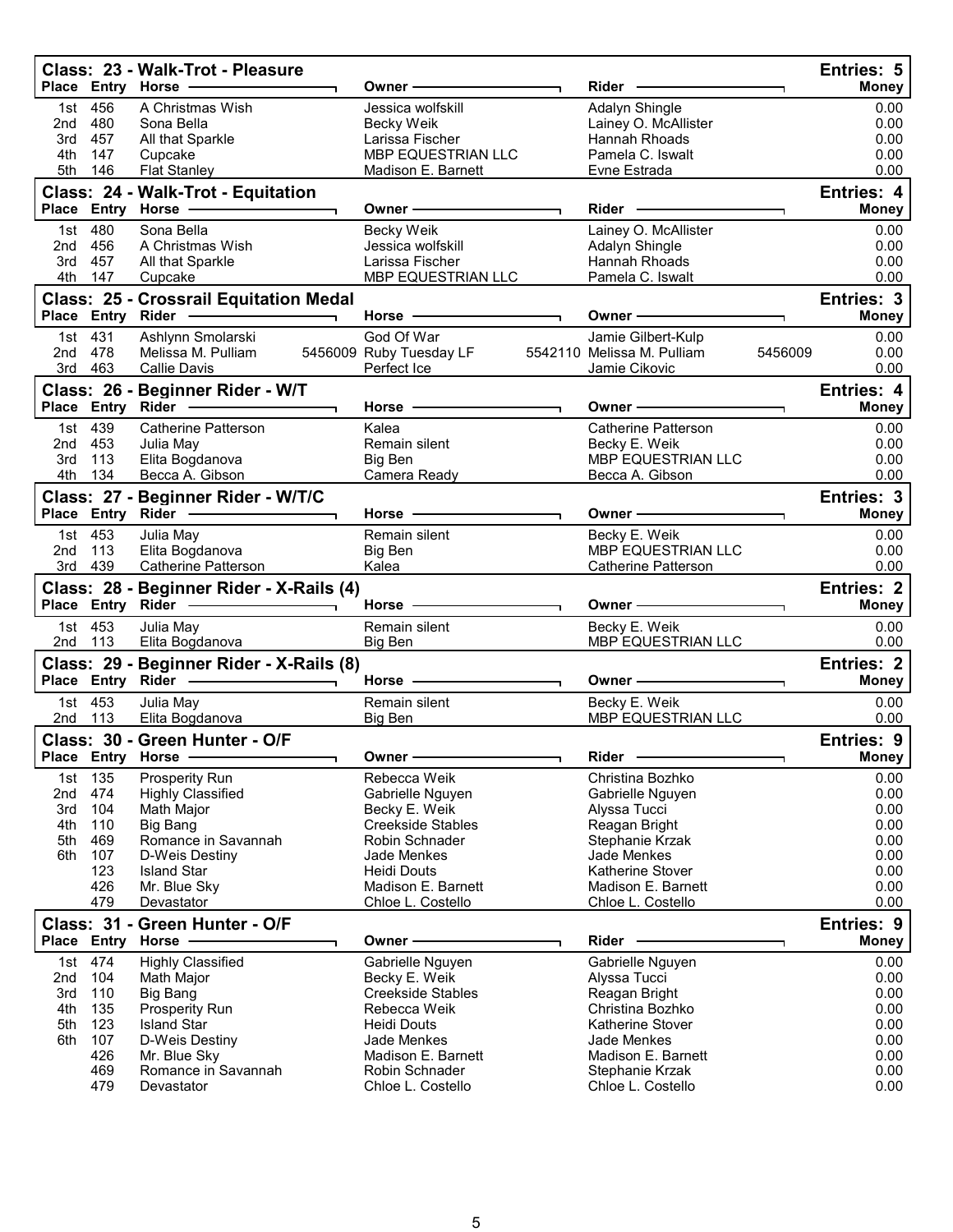|                 |                   | Class: 32 - Green Hunter - O/F<br>Place Entry Horse      | Owner <sub>:</sub>         | Rider                              | Entries: 9<br><b>Money</b> |
|-----------------|-------------------|----------------------------------------------------------|----------------------------|------------------------------------|----------------------------|
| 1st.            | 426               | Mr. Blue Sky                                             | Madison E. Barnett         | Madison E. Barnett                 | 0.00                       |
| 2nd             | 110               | Big Bang                                                 | <b>Creekside Stables</b>   | Reagan Bright                      | 0.00                       |
| 3rd             | 104               | Math Major                                               | Becky E. Weik              | Alyssa Tucci                       | 0.00                       |
| 4th             | 135               | Prosperity Run                                           | Rebecca Weik               | Christina Bozhko                   | 0.00                       |
| 5th             | 107               | D-Weis Destiny                                           | Jade Menkes                | Jade Menkes                        | 0.00                       |
| 6th             | 123               | <b>Island Star</b>                                       | <b>Heidi Douts</b>         | <b>Katherine Stover</b>            | 0.00                       |
|                 | 469               | Romance in Savannah                                      | Robin Schnader             | Stephanie Krzak                    | 0.00                       |
|                 | 474               | <b>Highly Classified</b>                                 | Gabrielle Nguyen           | Gabrielle Nguyen                   | 0.00                       |
|                 | 479               | Devastator                                               | Chloe L. Costello          | Chloe L. Costello                  | 0.00                       |
|                 |                   | Class: 33 - Green Hunter - U/S                           |                            |                                    | Entries: 9                 |
|                 |                   | Place Entry Horse -                                      | Owner -                    | Rider -                            | <b>Money</b>               |
| 1st l           | 474               | <b>Highly Classified</b>                                 | Gabrielle Nguyen           | Gabrielle Nguyen                   | 0.00                       |
| 2nd             | 426               | Mr. Blue Sky                                             | Madison E. Barnett         | Madison E. Barnett                 | 0.00                       |
| 3rd             | 110               | Big Bang                                                 | <b>Creekside Stables</b>   | Reagan Bright                      | 0.00                       |
| 4th             | 479               | Devastator                                               | Chloe L. Costello          | Chloe L. Costello                  | 0.00                       |
| 5th             | 135               | Prosperity Run                                           | Rebecca Weik               | Christina Bozhko                   | 0.00                       |
| 6th             | 104               | Math Major                                               | Becky E. Weik              | Alyssa Tucci                       | 0.00                       |
|                 | 107               | D-Weis Destiny                                           | Jade Menkes                | Jade Menkes                        | 0.00                       |
|                 | 123               | <b>Island Star</b>                                       | <b>Heidi Douts</b>         | Katherine Stover                   | 0.00                       |
|                 | 469               | Romance in Savannah                                      | Robin Schnader             | Stephanie Krzak                    | 0.00                       |
|                 |                   | Class: 34 - Novice Equitation - O/F                      |                            |                                    | Entries: 5                 |
|                 |                   | Place Entry Rider -                                      | Horse -                    | Owner –                            | <b>Money</b>               |
| 1st             | 121               | Remy Dunham                                              | Fetch (Far Fetched)        | Remy Dunham                        | 0.00                       |
| 2nd             | 105               | Maegyn MacLean                                           | Severi                     | Jessica Wolfskill                  | 0.00                       |
| 3rd             | 471               | Abigail J. Hartz                                         | Taz                        | Robin Schnader                     | 0.00                       |
| 4th             | 476               | Saxtyn R. Lutz                                           | Singapore Deputy           | Rebecca Weik (Owner/Trainer)       | 0.00                       |
|                 | 5th 467           | Susan Gabriel                                            | Second Chance              | Susan Gabriel                      | 0.00                       |
|                 |                   | Class: 35 - Novice Equitation - O/F                      |                            |                                    | Entries: 5                 |
|                 |                   | Place Entry Rider -                                      | Horse                      | Owner⊹                             | <b>Money</b>               |
|                 | 1st 467           | Susan Gabriel                                            | Second Chance              | Susan Gabriel                      | 0.00                       |
| 2nd             | 105               | Maegyn MacLean                                           | Severi                     | Jessica Wolfskill                  | 0.00                       |
| 3rd             | 476               | Saxtyn R. Lutz                                           | Singapore Deputy           | Rebecca Weik (Owner/Trainer)       | 0.00                       |
| 4th             | 471               | Abigail J. Hartz                                         | Taz                        | Robin Schnader                     | 0.00                       |
| 5th             | 121               | <b>Remy Dunham</b>                                       | Fetch (Far Fetched)        | Remy Dunham                        | 0.00                       |
|                 |                   | Class: 36 - Novice Equitation - O/F                      |                            |                                    | Entries: 5                 |
|                 |                   | Place Entry Rider -                                      | Horse -                    | Owner -                            | <b>Money</b>               |
|                 | 1st 476           | Saxtyn R. Lutz                                           | Singapore Deputy           | Rebecca Weik (Owner/Trainer)       | 0.00                       |
| 2nd             | 467               | Susan Gabriel                                            | Second Chance              | Susan Gabriel                      | 0.00                       |
|                 | 3rd 105           | Maegyn MacLean                                           | Severi                     | Jessica Wolfskill                  | 0.00                       |
| 4th             | 121               | Remy Dunham                                              | Fetch (Far Fetched)        | Remy Dunham                        | 0.00                       |
| 5th             | 471               | Abigail J. Hartz                                         | Taz                        | Robin Schnader                     | 0.00                       |
|                 |                   | Class: 37 - Novice Equitation - U/S                      |                            |                                    | Entries: 5                 |
|                 | Place Entry Rider |                                                          | Horse ·                    | Owner-                             | <b>Money</b>               |
| 1st             | 121               | Remy Dunham                                              | Fetch (Far Fetched)        | Remy Dunham                        | 0.00                       |
| 2nd             | 105               | Maegyn MacLean                                           | Severi                     | Jessica Wolfskill                  | 0.00                       |
| 3rd             | 476               | Saxtyn R. Lutz                                           | Singapore Deputy           | Rebecca Weik (Owner/Trainer)       | 0.00                       |
| 4th             | 467               | Susan Gabriel                                            | Second Chance              | Susan Gabriel                      | 0.00                       |
| 5th             | 471               | Abigail J. Hartz                                         | Taz                        | Robin Schnader                     | 0.00                       |
|                 |                   |                                                          |                            |                                    |                            |
|                 |                   | Class: 38 - Modified Hunter - O/F<br>Place Entry Horse   | Owner -                    | Rider                              | Entries: 4<br><b>Money</b> |
|                 | 1st 478           | Ruby Tuesday LF                                          | 5542110 Melissa M. Pulliam | 5456009 Kaelynn Pulliam<br>5456012 | 0.00                       |
| 2nd             | 128               | Savannah                                                 | Robin Schnader             | Angelina Shumaker                  | 0.00                       |
| 3rd             | 106               | Nala Na Lion Princess                                    | Roaming Gypsy Dream Farm   | Katelyn A. Riehl                   | 0.00                       |
| 4th             | 467               | Second Chance                                            | Susan Gabriel              | Susan Gabriel                      | 0.00                       |
|                 |                   |                                                          |                            |                                    |                            |
|                 |                   | Class: 39 - Modified Hunter - O/F<br>Place Entry Horse - | Owner -                    | Rider                              | Entries: 3<br><b>Money</b> |
|                 |                   |                                                          |                            |                                    |                            |
|                 | 1st 478           | Ruby Tuesday LF                                          | 5542110 Melissa M. Pulliam | 5456009 Kaelynn Pulliam<br>5456012 | 0.00                       |
| 2 <sub>nd</sub> | 106               | Nala Na Lion Princess                                    | Roaming Gypsy Dream Farm   | Katelyn A. Riehl                   | 0.00                       |
| 3rd             | 128               | Savannah                                                 | Robin Schnader             | Angelina Shumaker                  | 0.00                       |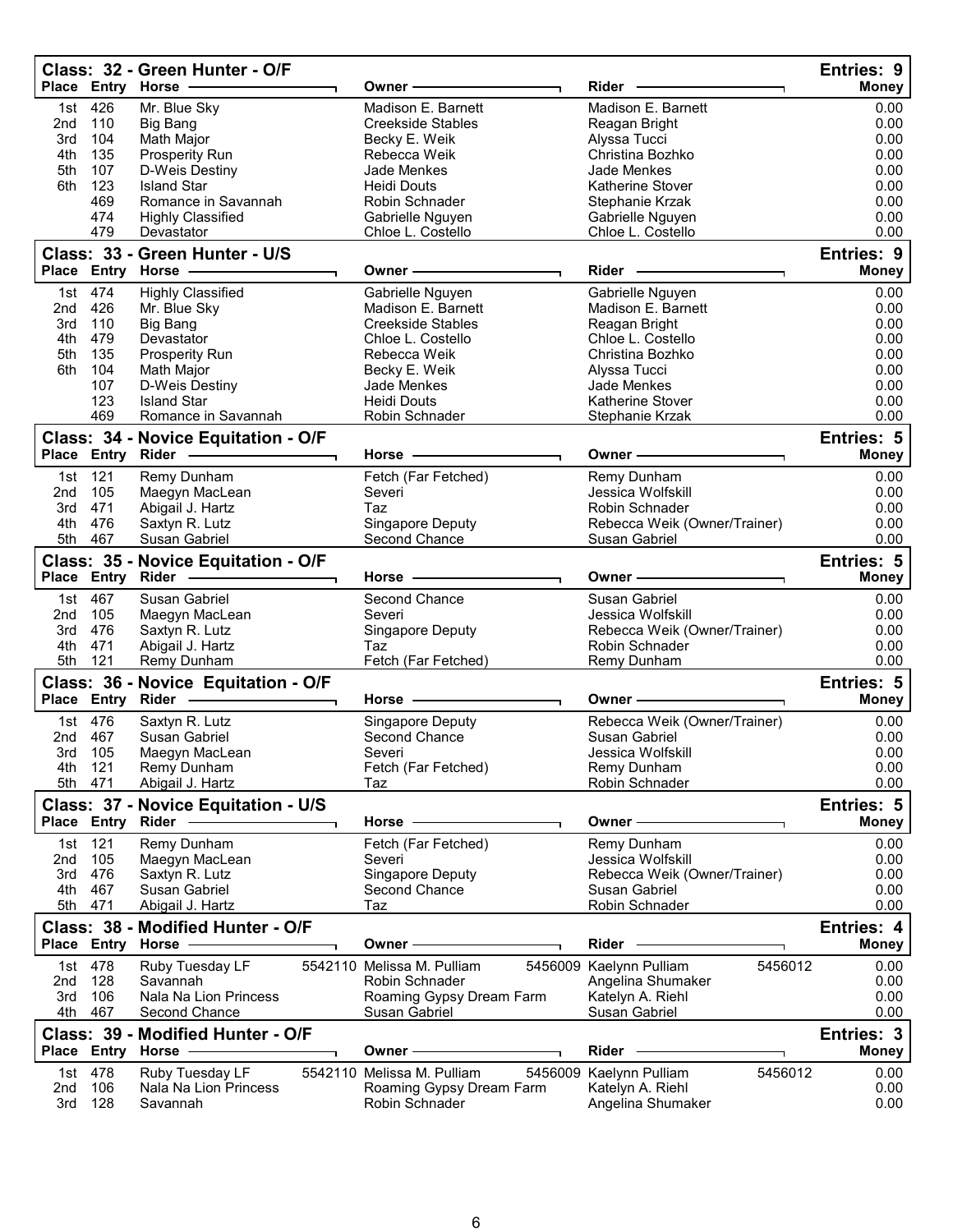|                                            |                                            | Class: 40 - Modified Hunter - O/F<br>Place Entry Horse -                                                                                                             | Owner –                                                                                                   | Rider -                                                                                                                               | Entries: 3<br><b>Money</b>                                 |
|--------------------------------------------|--------------------------------------------|----------------------------------------------------------------------------------------------------------------------------------------------------------------------|-----------------------------------------------------------------------------------------------------------|---------------------------------------------------------------------------------------------------------------------------------------|------------------------------------------------------------|
| 2nd                                        | 1st 128<br>106<br>3rd 478                  | Savannah<br>Nala Na Lion Princess<br>Ruby Tuesday LF                                                                                                                 | Robin Schnader<br>Roaming Gypsy Dream Farm<br>5542110 Melissa M. Pulliam                                  | Angelina Shumaker<br>Katelyn A. Riehl<br>5456009 Kaelynn Pulliam<br>5456012                                                           | 0.00<br>0.00<br>0.00                                       |
|                                            |                                            | Class: 41 - Modified Hunter - U/S<br>Place Entry Horse -------------                                                                                                 | Owner-                                                                                                    | $Rider \nightharpoonup$<br>┑.                                                                                                         | Entries: 4<br><b>Money</b>                                 |
| 2nd 478<br>3rd<br>4th                      | 1st 144<br>106<br>128                      | Copper<br>Ruby Tuesday LF<br>Nala Na Lion Princess<br>Savannah                                                                                                       | Creekside Stables<br>5542110 Melissa M. Pulliam<br>Roaming Gypsy Dream Farm<br>Robin Schnader             | Megan A. Salamone<br>5456009 Kaelynn Pulliam<br>5456012<br>Katelyn A. Riehl<br>Angelina Shumaker                                      | 0.00<br>0.00<br>0.00<br>0.00                               |
|                                            |                                            | Class: 42 - Pleasure Horse/Pony - O/F<br>Place Entry Horse - The Control of the Control of Theorem and Theorem and Theorem                                           | Owner $\overline{\phantom{iiiiiiiiiiiiiiiiiii}}$                                                          |                                                                                                                                       | Entries: 1<br><b>Money</b>                                 |
|                                            | 1st 468                                    | Miss Quick Bars                                                                                                                                                      | Emma Spong                                                                                                | Emma Spong                                                                                                                            | 0.00                                                       |
|                                            |                                            | Class: 43 - Pleasure Horse/Pony - O/F<br>Place Entry Horse -                                                                                                         | Owner —                                                                                                   | $Rider \nightharpoonup$                                                                                                               | <b>Entries: 1</b><br><b>Money</b>                          |
|                                            | 1st 468                                    | Miss Quick Bars                                                                                                                                                      | Emma Spong                                                                                                | Emma Spong                                                                                                                            | 0.00                                                       |
|                                            |                                            | Class: 44 - Pleasure Horse/Pony - O/F<br>Place Entry Horse - The Management of the Management of the Management of the Management of the Management of               | Owner —                                                                                                   | Rider -                                                                                                                               | Entries: 1<br><b>Money</b>                                 |
|                                            | 1st 468                                    | Miss Quick Bars                                                                                                                                                      | Emma Spong                                                                                                | Emma Spong                                                                                                                            | 0.00                                                       |
|                                            |                                            | Class: 45 - Pleasure Horse/Pony - U/S<br>Place Entry Horse - 2009                                                                                                    | Owner —                                                                                                   | Rider -<br>٦.                                                                                                                         | Entries: 1<br><b>Money</b>                                 |
|                                            | 1st 468                                    | Miss Quick Bars                                                                                                                                                      | Emma Spong                                                                                                | Emma Spong                                                                                                                            | 0.00                                                       |
|                                            |                                            | Class: 46 - Open Equitation - O/F                                                                                                                                    | Horse $-$                                                                                                 | Owner —                                                                                                                               | Entries: 6<br><b>Money</b>                                 |
| 2 <sub>nd</sub><br>3rd<br>4th<br>5th<br>DQ | 1st 483<br>108<br>144<br>431<br>444<br>101 | <b>Madison Essig</b><br><b>Jill Distler</b><br>Megan A. Salamone<br>Jadelynn Smolarski<br>Éilis G. Dilorio<br>Angelina Shumaker                                      | <b>Tequila Sunrise</b><br>Talk of the Town<br>Copper<br>God Of War<br>Leap of Faith<br>Colors of the Wind | <b>Mallory Barr</b><br><b>Jill Distler</b><br>Creekside Stables<br>Jamie Gilbert-Kulp<br>Éilis G. Dilorio<br>Angelina Shumaker        | 0.00<br>0.00<br>0.00<br>0.00<br>0.00<br>0.00               |
|                                            |                                            | Class: 47 - Open Equitation - O/F                                                                                                                                    | Horse                                                                                                     | Owner -                                                                                                                               | Entries: 6<br>Money                                        |
| 2nd<br>3rd<br>4th<br>5th<br>6th            | 1st 108<br>101<br>431<br>483<br>444<br>144 | <b>Jill Distler</b><br>Angelina Shumaker<br>Jadelynn Smolarski<br><b>Madison Essig</b><br>Éilis G. Dilorio<br>Megan A. Salamone                                      | Talk of the Town<br>Colors of the Wind<br>God Of War<br>Tequila Sunrise<br>Leap of Faith<br>Copper        | <b>Jill Distler</b><br>Angelina Shumaker<br>Jamie Gilbert-Kulp<br><b>Mallory Barr</b><br>Éilis G. Dilorio<br><b>Creekside Stables</b> | 0.00<br>0.00<br>0.00<br>0.00<br>0.00<br>0.00               |
|                                            | Place Entry Rider                          | Class: 48 - Open Equitation - O/F                                                                                                                                    | Horse ·                                                                                                   | Owner-                                                                                                                                | Entries: 6<br>Money                                        |
| 1st<br>2nd<br>3rd<br>4th<br>5th<br>6th     | 108<br>483<br>431<br>144<br>101<br>444     | <b>Jill Distler</b><br><b>Madison Essig</b><br>Jadelynn Smolarski<br>Megan A. Salamone<br>Angelina Shumaker<br>Éilis G. Dilorio<br>Class: 49 - Open Equitation - U/S | Talk of the Town<br>Tequila Sunrise<br>God Of War<br>Copper<br>Colors of the Wind<br>Leap of Faith        | <b>Jill Distler</b><br><b>Mallory Barr</b><br>Jamie Gilbert-Kulp<br><b>Creekside Stables</b><br>Angelina Shumaker<br>Éilis G. Dilorio | 0.00<br>0.00<br>0.00<br>0.00<br>0.00<br>0.00<br>Entries: 6 |
|                                            |                                            | Place Entry Rider -                                                                                                                                                  | Horse                                                                                                     | Owner -                                                                                                                               | <b>Money</b>                                               |
| 2nd<br>3rd<br>4th<br>5th<br>6th            | 1st 108<br>483<br>101<br>431<br>444<br>144 | <b>Jill Distler</b><br><b>Madison Essig</b><br>Angelina Shumaker<br>Jadelynn Smolarski<br>Éilis G. Dilorio<br>Megan A. Salamone                                      | Talk of the Town<br>Tequila Sunrise<br>Colors of the Wind<br>God Of War<br>Leap of Faith<br>Copper        | <b>Jill Distler</b><br><b>Mallory Barr</b><br>Angelina Shumaker<br>Jamie Gilbert-Kulp<br>Éilis G. Dilorio<br>Creekside Stables        | 0.00<br>0.00<br>0.00<br>0.00<br>0.00<br>0.00               |
|                                            |                                            | Class: 50 - Junior / Adult Equitation Medal<br>Place Entry Rider -                                                                                                   | Horse .                                                                                                   | Owner -                                                                                                                               | Entries: 3<br><b>Money</b>                                 |
| 1st<br>2nd                                 | 104<br>108<br>3rd 431                      | Alyssa Tucci<br><b>Jill Distler</b><br>Jadelynn Smolarski                                                                                                            | Math Major<br>Talk of the Town<br>God Of War                                                              | Becky E. Weik<br><b>Jill Distler</b><br>Jamie Gilbert-Kulp                                                                            | 0.00<br>0.00<br>0.00                                       |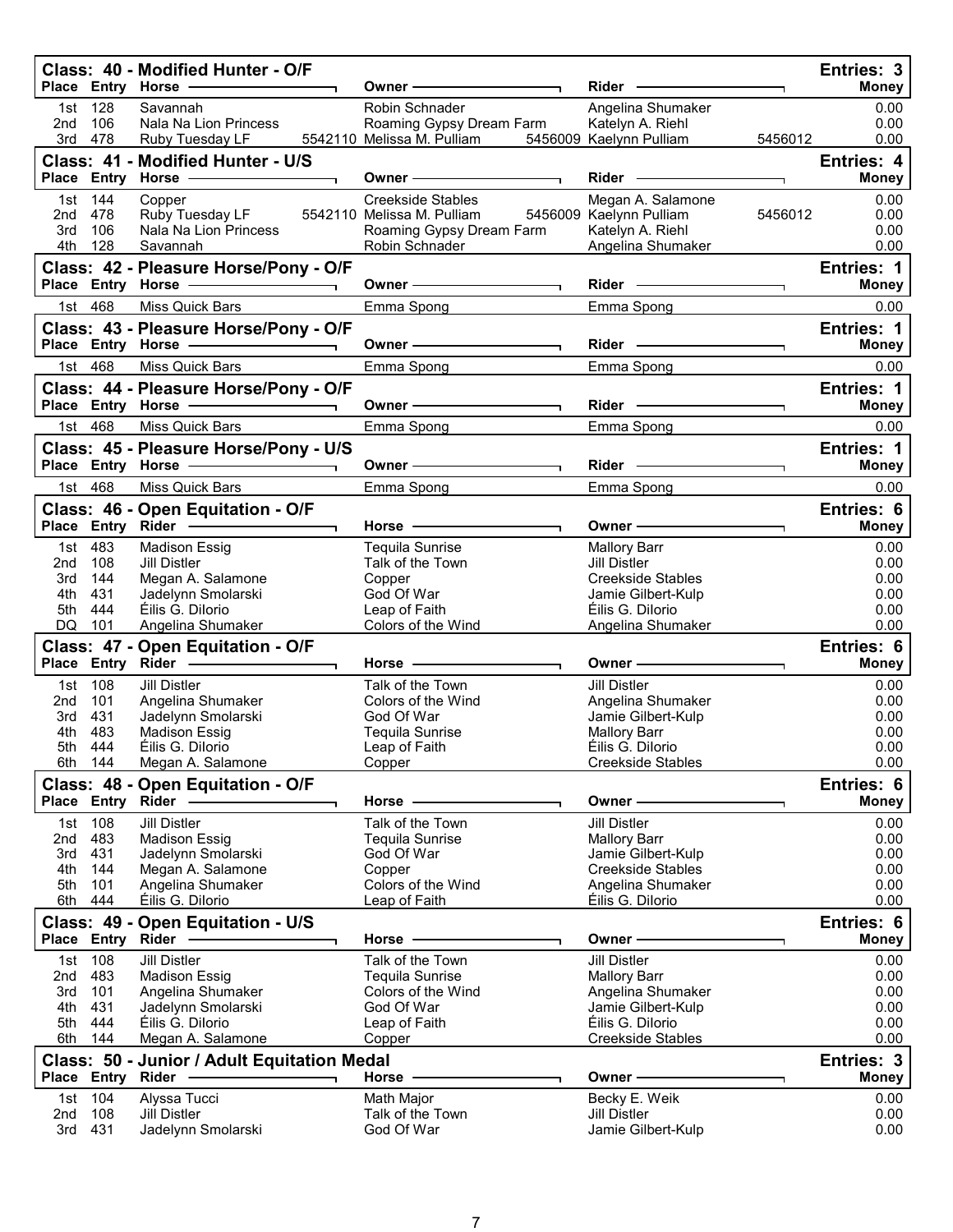|                           |                              | Class: 51 - Low/Open Hunter - O/F<br>Place Entry Horse -----------                                                                                      |                          | Owner –                                                                             |                          | Rider -                                                                           |         | Entries: 3<br><b>Money</b>        |
|---------------------------|------------------------------|---------------------------------------------------------------------------------------------------------------------------------------------------------|--------------------------|-------------------------------------------------------------------------------------|--------------------------|-----------------------------------------------------------------------------------|---------|-----------------------------------|
| 1st<br>2nd<br>3rd         | 119<br>106<br>484            | Guilty As Charged<br>Nala Na Lion Princess<br>Tequila Sunrise                                                                                           |                          | Grace Miller<br>Roaming Gypsy Dream Farm<br><b>Mallory Barr</b>                     |                          | <b>Grace Miller</b><br>Katelyn A. Riehl<br><b>Mallory Barr</b>                    |         | 0.00<br>0.00<br>0.00              |
|                           |                              | Class: 52 - Low/Open Hunter - O/F<br>Place Entry Horse -                                                                                                |                          | Owner-                                                                              |                          | Rider –                                                                           |         | Entries: 3<br><b>Money</b>        |
| 2nd<br>3rd                | 1st 119<br>484<br>106        | Guilty As Charged<br>Tequila Sunrise<br>Nala Na Lion Princess                                                                                           |                          | <b>Grace Miller</b><br><b>Mallory Barr</b><br>Roaming Gypsy Dream Farm              |                          | <b>Grace Miller</b><br><b>Mallory Barr</b><br>Katelyn A. Riehl                    |         | 0.00<br>0.00<br>0.00              |
|                           |                              | Class: 53 - Low/Open Hunter - O/F                                                                                                                       |                          | Owner -                                                                             |                          | $Rider \nightharpoonup$                                                           |         | Entries: 3<br><b>Money</b>        |
| 2nd<br>3rd                | 1st 484<br>119<br>106        | <b>Tequila Sunrise</b><br>Guilty As Charged<br>Nala Na Lion Princess                                                                                    |                          | <b>Mallory Barr</b><br><b>Grace Miller</b><br>Roaming Gypsy Dream Farm              |                          | <b>Mallory Barr</b><br><b>Grace Miller</b><br>Katelyn A. Riehl                    |         | 0.00<br>0.00<br>0.00              |
|                           |                              | Class: 54 - Low/Open Hunter - U/S<br>Place Entry Horse - The Management of the Management of the Management of the Management of the Management of      |                          | Owner -                                                                             |                          | $Rider -$                                                                         |         | Entries: 3<br><b>Money</b>        |
| 2nd<br>3rd 106            | 1st 484<br>119               | Tequila Sunrise<br><b>Guilty As Charged</b><br>Nala Na Lion Princess                                                                                    |                          | <b>Mallory Barr</b><br><b>Grace Miller</b><br>Roaming Gypsy Dream Farm              |                          | <b>Mallory Barr</b><br><b>Grace Miller</b><br>Katelyn A. Riehl                    |         | 0.00<br>0.00<br>0.00              |
|                           |                              | Class: 55 - Pony / Horse Medal                                                                                                                          |                          | Owner -                                                                             |                          | Rider -                                                                           |         | <b>Entries: 2</b><br><b>Money</b> |
| 2nd 481                   | 1st 482                      | Farnley Fiona Fairytale 5565431 Mackenzie J. Peffley<br>Fly High                                                                                        |                          | Rebecca Weik                                                                        |                          | 5507116 Mackenzie J. Peffley<br>Lydia R. Kitsch                                   | 5507116 | 0.00<br>0.00                      |
|                           |                              | Class: 56 - Low Children's / Children's Hunter Pony - O/F<br>Place Entry Horse - and the manufacturer                                                   |                          | Owner -                                                                             |                          | $Rider -$                                                                         |         | Entries: 3<br><b>Money</b>        |
| 2nd                       | 1st 468<br>444<br>3rd 482    | Miss Quick Bars<br>Leap of Faith<br>Farnley Fiona Fairytale 5565431 Mackenzie J. Peffley                                                                |                          | Emma Spong<br>Éilis G. Dilorio                                                      |                          | Emma Spong<br>Éilis G. Dilorio<br>5507116 Mackenzie J. Peffley                    | 5507116 | 0.00<br>0.00<br>0.00              |
|                           |                              | Class: 57 - Low Children's / Children's Hunter Pony - O/F<br>$\overline{\phantom{a}}$ . The contract of $\overline{\phantom{a}}$<br>Place Entry Horse - |                          | Owner $\overline{\phantom{iiiiiiiiiiiiiiiiiii}}$                                    |                          | Rider -                                                                           |         | Entries: 3<br><b>Money</b>        |
| 2nd                       | 1st 482<br>468<br>3rd 444    | Farnley Fiona Fairytale 5565431 Mackenzie J. Peffley<br>Miss Quick Bars<br>Leap of Faith                                                                |                          | Emma Spong<br>Éilis G. Dilorio                                                      |                          | 5507116 Mackenzie J. Peffley<br>Emma Spong<br>Éilis G. Dilorio                    | 5507116 | 0.00<br>0.00<br>0.00              |
|                           |                              | Class: 58 - Low Children's / Children's Hunter Pony - O/F<br>Place Entry Horse -                                                                        | $\overline{\phantom{0}}$ | Owner $\longrightarrow$                                                             | $\overline{\phantom{0}}$ | Rider -                                                                           |         | Entries: 4<br>Money               |
| 2nd 444<br>3rd 468<br>4th | 1st 482<br>114               | Farnley Fiona Fairytale 5565431 Mackenzie J. Peffley<br>Leap of Faith<br>Miss Quick Bars<br>Sizzle                                                      |                          | Éilis G. Dilorio<br>Emma Spong<br>Madison E. Barnett                                |                          | 5507116 Mackenzie J. Peffley<br>Éilis G. Dilorio<br>Emma Spong<br>Madison Gordon  | 5507116 | 0.00<br>0.00<br>0.00<br>0.00      |
|                           |                              | Class: 59 - Low Children's / Children's Hunter Pony - U/S<br>Place Entry Horse                                                                          |                          | Owner -                                                                             |                          | <b>Rider</b>                                                                      |         | Entries: 3<br><b>Money</b>        |
| 1st<br>2nd<br>3rd         | 482<br>468<br>444            | Farnley Fiona Fairytale<br>Miss Quick Bars<br>Leap of Faith                                                                                             |                          | 5565431 Mackenzie J. Peffley<br>Emma Spong<br>Éilis G. Dilorio                      |                          | 5507116 Mackenzie J. Peffley<br>Emma Spong<br>Éilis G. Dilorio                    | 5507116 | 0.00<br>0.00<br>0.00              |
|                           |                              | Class: 60 - Low Children's / Low Adult Hunter Horse - O/F<br>Place Entry Horse                                                                          |                          | Owner -                                                                             |                          | Rider                                                                             |         | Entries: 4<br>Money               |
| 2nd<br>3rd<br>4th         | 1st 453<br>145<br>108<br>106 | Remain silent<br>Destined to be<br>Talk of the Town<br>Nala Na Lion Princess                                                                            |                          | Becky E. Weik<br>Larissa Fischer<br><b>Jill Distler</b><br>Roaming Gypsy Dream Farm |                          | Carly Gutman<br><b>Madison Grejdus</b><br>Jill Distler<br>Katelyn A. Riehl        |         | 0.00<br>0.00<br>0.00<br>0.00      |
|                           |                              | Class: 61 - Low Children's / Low Adult Hunter Horse - O/F<br>Place Entry Horse                                                                          |                          | Owner                                                                               |                          | Rider                                                                             |         | Entries: 4<br><b>Money</b>        |
| 1st<br>2nd<br>3rd<br>4th  | 145<br>108<br>453<br>106     | Destined to be<br>Talk of the Town<br>Remain silent<br>Nala Na Lion Princess                                                                            |                          | Larissa Fischer<br><b>Jill Distler</b><br>Becky E. Weik<br>Roaming Gypsy Dream Farm |                          | <b>Madison Grejdus</b><br><b>Jill Distler</b><br>Carly Gutman<br>Katelyn A. Riehl |         | 0.00<br>0.00<br>0.00<br>0.00      |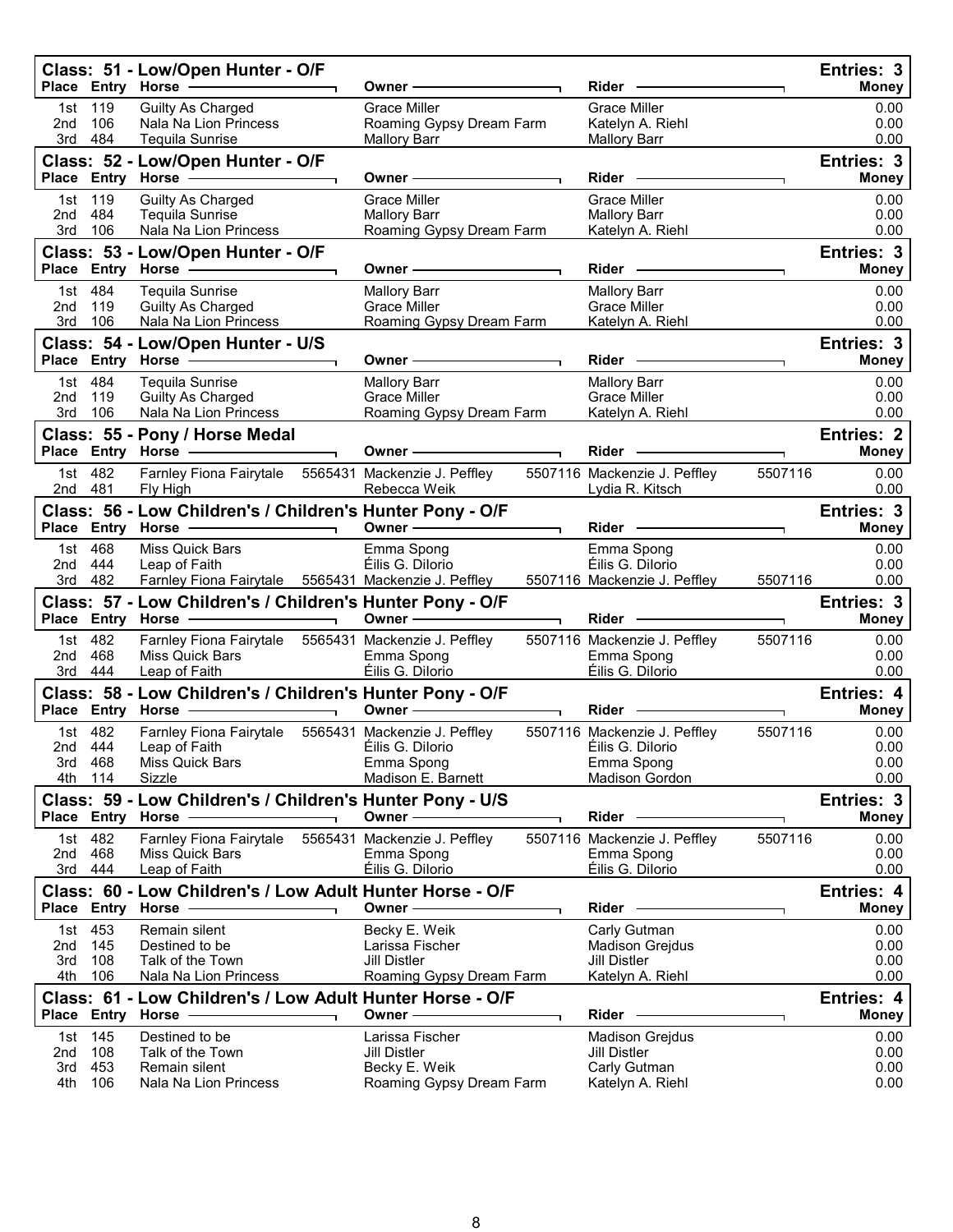|                                        |                                                             | Class: 62 - Low Children's / Low Adult Hunter Horse - O/F<br>Place Entry Horse - and the manufacturer                                                                         | Owner -                                                                                                                                                                                                                       | Rider -                                                                                                                                                                                                  | Entries: 4<br><b>Money</b>                                           |
|----------------------------------------|-------------------------------------------------------------|-------------------------------------------------------------------------------------------------------------------------------------------------------------------------------|-------------------------------------------------------------------------------------------------------------------------------------------------------------------------------------------------------------------------------|----------------------------------------------------------------------------------------------------------------------------------------------------------------------------------------------------------|----------------------------------------------------------------------|
| 1st<br>2nd<br>3rd<br>4th               | 145<br>108<br>453<br>106                                    | Destined to be<br>Talk of the Town<br>Remain silent<br>Nala Na Lion Princess                                                                                                  | Larissa Fischer<br>Jill Distler<br>Becky E. Weik<br>Roaming Gypsy Dream Farm                                                                                                                                                  | <b>Madison Grejdus</b><br><b>Jill Distler</b><br>Carly Gutman<br>Katelyn A. Riehl                                                                                                                        | 0.00<br>0.00<br>0.00<br>0.00                                         |
|                                        |                                                             | Class: 63 - Low Children's / Low Adult Hunter Horse - U/S                                                                                                                     | Owner $\longrightarrow$                                                                                                                                                                                                       | Rider —                                                                                                                                                                                                  | Entries: 4<br><b>Money</b>                                           |
| 1st.<br>2nd 453<br>3rd<br>4th          | 108<br>145<br>106                                           | Talk of the Town<br>Remain silent<br>Destined to be<br>Nala Na Lion Princess                                                                                                  | Jill Distler<br>Becky E. Weik<br>Larissa Fischer<br>Roaming Gypsy Dream Farm                                                                                                                                                  | Jill Distler<br>Carly Gutman<br><b>Madison Grejdus</b><br>Katelyn A. Riehl                                                                                                                               | 0.00<br>0.00<br>0.00<br>0.00                                         |
|                                        |                                                             | Class: 64 - Thoroughbred Hunter - O/F<br>Place Entry Horse - 2008                                                                                                             | Owner - The Common Section 2014                                                                                                                                                                                               | Rider -                                                                                                                                                                                                  | Entries: 2<br><b>Money</b>                                           |
| 1st 481<br>2nd 475                     |                                                             | Fly High<br>Dream Come True                                                                                                                                                   | Rebecca Weik<br>Stephanie Krzak                                                                                                                                                                                               | Lydia R. Kitsch<br>Stephanie Krzak                                                                                                                                                                       | 0.00<br>0.00                                                         |
|                                        |                                                             | Class: 65 - Thoroughbred Hunter - O/F                                                                                                                                         | Owner $\longrightarrow$                                                                                                                                                                                                       | Rider -                                                                                                                                                                                                  | <b>Entries: 2</b><br><b>Money</b>                                    |
| 1st 475<br>2nd 481                     |                                                             | Dream Come True<br>Fly High                                                                                                                                                   | Stephanie Krzak<br>Rebecca Weik                                                                                                                                                                                               | Stephanie Krzak<br>Lydia R. Kitsch                                                                                                                                                                       | 0.00<br>0.00                                                         |
|                                        |                                                             | Class: 66 - Thoroughbred Hunter - O/F<br>Place Entry Horse - 2000                                                                                                             | Owner - The Common Common Common Common Common Common Common Common Common Common Common Common Common Common Common Common Common Common Common Common Common Common Common Common Common Common Common Common Common Common | Rider -                                                                                                                                                                                                  | Entries: 2<br><b>Money</b>                                           |
| 1st 481<br>2nd 475                     |                                                             | Fly High<br>Dream Come True                                                                                                                                                   | Rebecca Weik<br>Stephanie Krzak                                                                                                                                                                                               | Lydia R. Kitsch<br>Stephanie Krzak                                                                                                                                                                       | 0.00<br>0.00                                                         |
|                                        |                                                             | Class: 67 - Thoroughbred Hunter - U/S<br>Place Entry Horse - 2000                                                                                                             | Owner - The Common Section 2014                                                                                                                                                                                               | Rider -                                                                                                                                                                                                  | <b>Entries: 2</b><br><b>Money</b>                                    |
| 1st 475<br>2nd 481                     |                                                             | Dream Come True<br>Fly High                                                                                                                                                   | Stephanie Krzak<br>Rebecca Weik                                                                                                                                                                                               | Stephanie Krzak<br>Lydia R. Kitsch                                                                                                                                                                       | 0.00<br>0.00                                                         |
|                                        |                                                             | Class: 68 - Crossrail Jumpers - Table II, Sec. 1<br>Place Entry Horse - Place                                                                                                 |                                                                                                                                                                                                                               | $Rider -$                                                                                                                                                                                                | Entries: 5<br><b>Money</b>                                           |
| 1st 129<br>DQ.<br>DQ<br>DQ<br>DQ 491   | 130<br>137<br>146                                           | Not Just a Mint "Tic Tac"<br>Emmy's Grey Angel<br>Baby Kenga<br><b>Flat Stanley</b><br>Paint Me Proud                                                                         | Jerusha ". Dyson<br>Annalisa C. Griffiths<br><b>Noelle Price</b><br>Madison E. Barnett<br><b>Madison Landis</b>                                                                                                               | Abilene G. Griffiths<br>Annalisa C. Griffiths<br><b>Noelle Price</b><br>Mackenzie Zuidema<br><b>Madison Landis</b>                                                                                       | 0.00<br>0.00<br>0.00<br>0.00<br>0.00                                 |
|                                        |                                                             | Class: 69 - Crossrail Jumpers - Table II, Sec. 2(c)<br>Place Entry Horse - Alleman Control Control Control Control Control Control Control Control Control Control Co         | Owner $\longrightarrow$                                                                                                                                                                                                       | Rider -                                                                                                                                                                                                  | Entries: 3<br><b>Money</b>                                           |
| 1st 129<br>DQ<br>DQ.                   | 146<br>491                                                  | Not Just a Mint "Tic Tac"<br><b>Flat Stanley</b><br>Paint Me Proud                                                                                                            | Jerusha ". Dyson<br>Madison E. Barnett<br>Madison Landis                                                                                                                                                                      | Abilene G. Griffiths<br>Mackenzie Zuidema<br><b>Madison Landis</b>                                                                                                                                       | 0.00<br>0.00<br>0.00                                                 |
|                                        |                                                             | Class: 70 - Crossrail Jumpers - Table II Sec. 2(a/b)<br>Place Entry Horse                                                                                                     | Owner-                                                                                                                                                                                                                        | <b>Rider</b>                                                                                                                                                                                             | Entries: 3<br><b>Money</b>                                           |
| 1st<br>DQ<br>DQ                        | 129<br>146<br>491                                           | Not Just a Mint "Tic Tac"<br><b>Flat Stanley</b><br>Paint Me Proud                                                                                                            | Jerusha ". Dyson<br>Madison E. Barnett<br><b>Madison Landis</b>                                                                                                                                                               | Abilene G. Griffiths<br>Mackenzie Zuidema<br><b>Madison Landis</b>                                                                                                                                       | 0.00<br>0.00<br>0.00                                                 |
|                                        |                                                             | Class: 71 - Itty Bitty Jumpers - Table II, Sec. 1<br>Place Entry Horse                                                                                                        | Owner -                                                                                                                                                                                                                       | <b>Rider</b>                                                                                                                                                                                             | Entries: 9<br><b>Money</b>                                           |
| 1st<br>2nd<br>3rd<br>4th<br>5th<br>6th | 124<br>473<br>116<br>114<br>115<br>492<br>129<br>130<br>466 | Hail to the Master<br><b>Blue Me Away</b><br>Kobalt<br>Sizzle<br>Crosby<br><b>Lauries Vision</b><br>Not Just a Mint "Tic Tac"<br>Emmy's Grey Angel<br>Oh Mikki You're So Fine | Sabina F. Carbaugh<br>Jamie Gilbert-Kulp<br>Morgan B. Stewart<br>Madison E. Barnett<br>Michaela L. Schock<br>Jessica wolfskill<br>Jerusha ". Dyson<br>Annalisa C. Griffiths<br>Jamie Gilbert-Kulp                             | Sabina F. Carbaugh<br>Emily Wallace-Sutton<br>Morgan B. Stewart<br><b>Madison Gordon</b><br>Michaela L. Schock<br>Jessica Wolfskill<br>Abilene G. Griffiths<br>Annalisa C. Griffiths<br>Penny Schreffler | 0.00<br>0.00<br>0.00<br>0.00<br>0.00<br>0.00<br>0.00<br>0.00<br>0.00 |